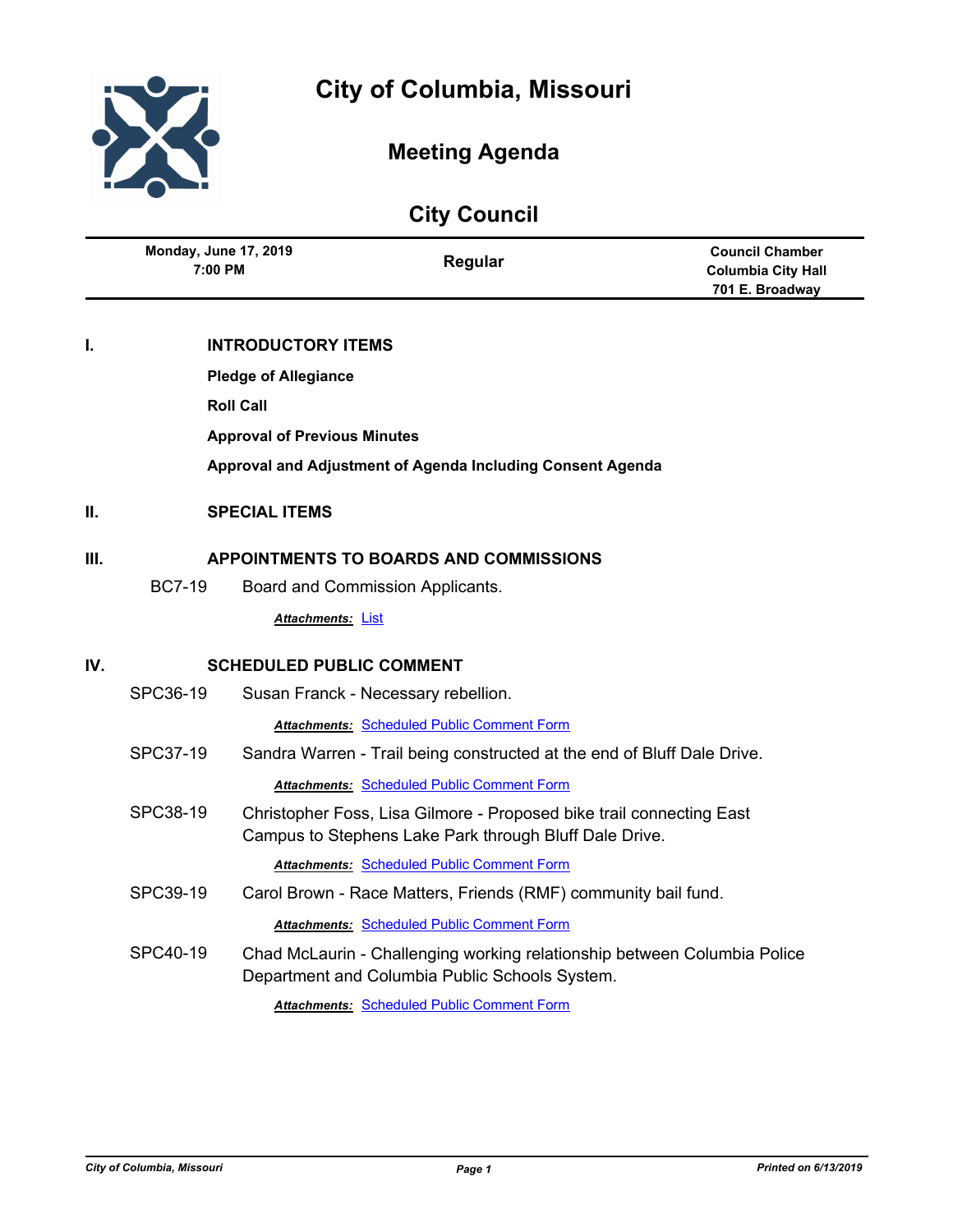#### **V. PUBLIC HEARINGS**

PH27-19 Consider the FY 2019 Community Development Block Grant (CDBG) and HOME Annual Action Plan.

**Recommended Action:** [See R99-19/Mayor Memo]

**Attachments: [Council Memo](http://gocolumbiamo.legistar.com/gateway.aspx?M=F&ID=c8f4a07d-951e-419e-bb59-2f230976115c.docx)** 

[FY 2019 Annual Action Plan](http://gocolumbiamo.legistar.com/gateway.aspx?M=F&ID=b9b24fec-76dd-491f-93b5-230f7de36244.pdf)

R99-19 Approving the FY 2019 Community Development Block Grant (CDBG) and HOME Annual Action Plan.

**Recommended Action:** [Read & Vote/Mayor Memo]

**Attachments: [Council Memo](http://gocolumbiamo.legistar.com/gateway.aspx?M=F&ID=cbf44466-de5f-4f4a-9416-7c288f236d2d.docx)** 

**[Resolution](http://gocolumbiamo.legistar.com/gateway.aspx?M=F&ID=b60562c6-8bb7-4207-a0fb-d5eaf506aad4.doc)** 

[Exhibit A to Resolution](http://gocolumbiamo.legistar.com/gateway.aspx?M=F&ID=eceaf097-d59e-4532-8aeb-9799eff93b9d.pdf)

PH28-19 Proposed construction of the Hinkson Creek Trail improvement project, from Stephens Lake Park to Clark Lane.

[See B155-19/Mayor Memo] *Recommended Action:*

**Attachments: [Council Memo](http://gocolumbiamo.legistar.com/gateway.aspx?M=F&ID=20ba5f5e-62e5-4656-8248-78345d4a82e8.docx)** 

[Plan](http://gocolumbiamo.legistar.com/gateway.aspx?M=F&ID=8fd824bc-8801-4b7b-8540-b93a496aa8f4.pdf)

[Correspondence from Disabilities Commission](http://gocolumbiamo.legistar.com/gateway.aspx?M=F&ID=7bffc4a3-23e1-4982-a028-8a4115403360.pdf)

B155-19 Authorizing construction of the Hinkson Creek Trail improvement project, from Stephens Lake Park to Clark Lane; authorizing the Purchasing Division to issue a contract for a portion of the work utilizing a duly authorized term and supply contractor; authorizing an agreement for professional engineering services with Crockett Engineering Consultants, L.L.C. for structural and civil engineering services.

Recommended Action: [2nd Read & Vote/Mayor Memo]

**Attachments: [Council Memo](http://gocolumbiamo.legistar.com/gateway.aspx?M=F&ID=a48a626a-34a7-401f-b9b1-4e0416425134.docx)** [Correspondence from Disabilities Commission](http://gocolumbiamo.legistar.com/gateway.aspx?M=F&ID=786a511b-156d-4983-83b6-c19b03bec3b3.pdf) **[Ordinance](http://gocolumbiamo.legistar.com/gateway.aspx?M=F&ID=f7379c9a-cd49-4609-a209-393ee5e5de31.doc)** [Exhibit A to Ordinance](http://gocolumbiamo.legistar.com/gateway.aspx?M=F&ID=943467b4-8458-412b-9168-82e7a014bd80.pdf)

## **VI. OLD BUSINESS**

PR88-19 Establishing a policy to guide the internal audit function; adopting an internal audit charter.

**Recommended Action:** [Read & Vote/Mayor Memo]

**Attachments: [Council Memo](http://gocolumbiamo.legistar.com/gateway.aspx?M=F&ID=6ad45b80-59e4-4471-8059-d632fd0cd237.docx)** 

[Policy Resolution](http://gocolumbiamo.legistar.com/gateway.aspx?M=F&ID=1d2be1d8-0c76-4f35-9358-bed5fe5b2a08.doc)

[Exhibit A to Policy Resolution](http://gocolumbiamo.legistar.com/gateway.aspx?M=F&ID=255199ee-ca88-4e24-9993-2bb611c94faa.pdf)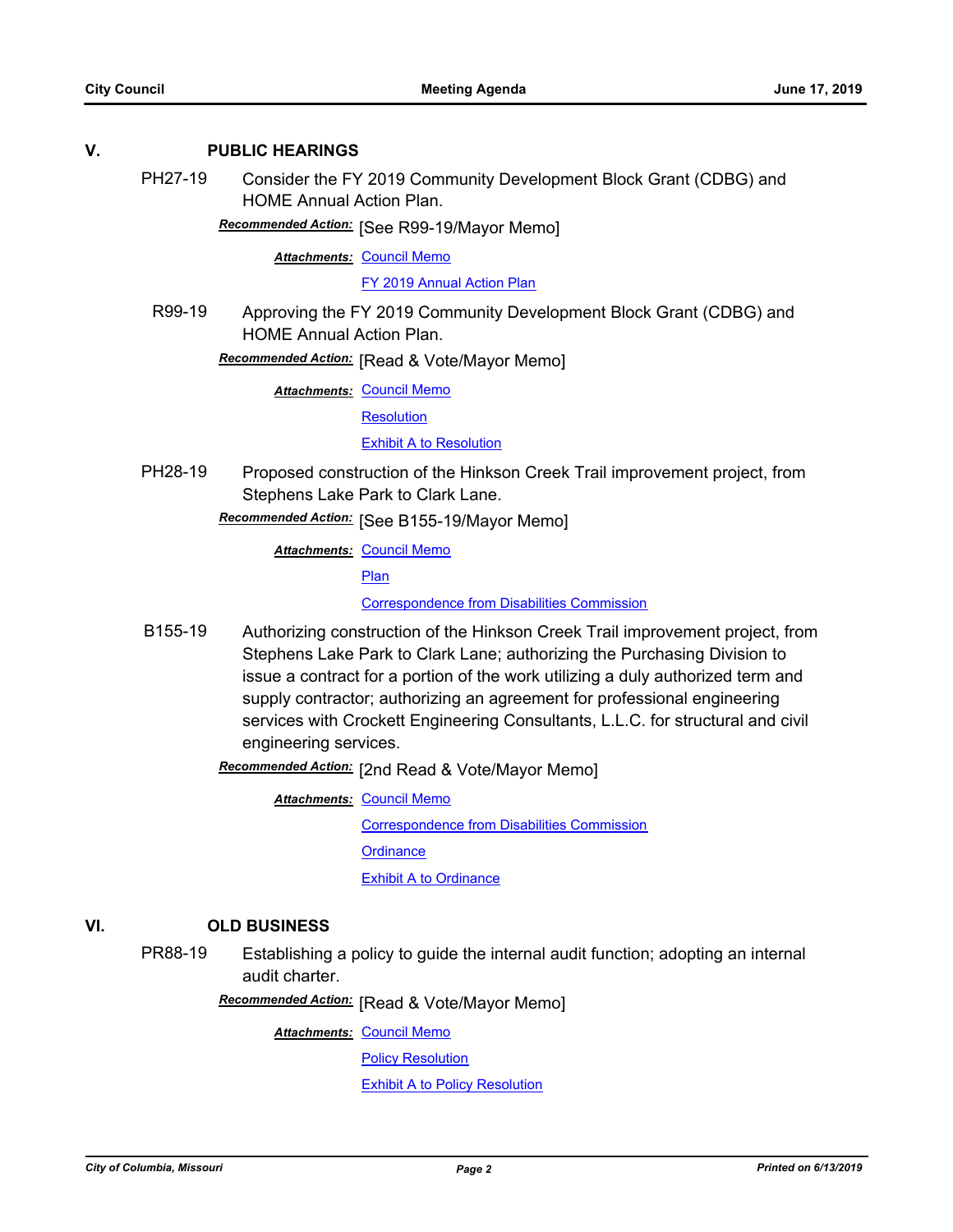PR89-19 Adopting the "Climate Action and Adaptation Plan" for the City of Columbia.

**Recommended Action:** [Read & Vote/Mayor Memo]

**Attachments: [Amendment Sheet](http://gocolumbiamo.legistar.com/gateway.aspx?M=F&ID=5aefe1d4-56b6-4c98-81e4-0e0905bf2311.pdf)** 

[Supplemental Council Memo](http://gocolumbiamo.legistar.com/gateway.aspx?M=F&ID=e4b5029a-882b-4281-9a01-a621cd8f0a2c.pdf) [Council Memo](http://gocolumbiamo.legistar.com/gateway.aspx?M=F&ID=a2dfd700-3b94-48fd-a1bd-cee816ded7d2.docx) [Policy Resolution](http://gocolumbiamo.legistar.com/gateway.aspx?M=F&ID=5e6526bd-dd54-4099-ab2a-09a93f272574.doc) [Exhibit A to Policy Resolution](http://gocolumbiamo.legistar.com/gateway.aspx?M=F&ID=ca3e4981-784e-4b63-bb9e-0c0d58e59687.pdf)

B149-19 Authorizing an annexation agreement with Fred Overton Development, Inc. for property located on the north side of Gillespie Bridge Road (Case No. 18-80).

Recommended Action: [2nd Read & Vote/Mayor Memo]

**Attachments: [Council Memo](http://gocolumbiamo.legistar.com/gateway.aspx?M=F&ID=d9a5a903-7168-4d5b-b76b-90417c5bf128.docx)** 

[Locator Maps](http://gocolumbiamo.legistar.com/gateway.aspx?M=F&ID=e3b5f4e6-2074-4b3e-889a-b728aa1d1b20.pdf)

**[Ordinance](http://gocolumbiamo.legistar.com/gateway.aspx?M=F&ID=eee4257b-b623-4f77-af5f-0165ce183320.doc)** 

#### [Attachment A to Ordinance](http://gocolumbiamo.legistar.com/gateway.aspx?M=F&ID=bd3126cd-e903-474c-854e-2287387c59af.pdf)

- B150-19 Authorizing a connection agreement with the Boone County Regional Sewer District for sewer connection of the proposed Perche Ridge Subdivision located on Gillespie Bridge Road to the City's wastewater collection and treatment system.
	- Recommended Action: [2nd Read & Vote/Mayor Memo]

**Attachments: [Council Memo](http://gocolumbiamo.legistar.com/gateway.aspx?M=F&ID=23e473bc-678d-49b2-bb3b-1c4a9d7c6ceb.docx)** 

**[Ordinance](http://gocolumbiamo.legistar.com/gateway.aspx?M=F&ID=1cedc001-19e5-4055-9934-db049bf9eef4.doc)** 

[Attachment A to Ordinance](http://gocolumbiamo.legistar.com/gateway.aspx?M=F&ID=dae000ae-239b-4798-9d72-4b1fbbfb6828.pdf)

B159-19 Authorizing a first amendment to development agreement for Somerset Village with St. Charles Road Development, LLC; authorizing an intergovernmental cooperation agreement with St. Charles Road Transportation Development District.

Recommended Action: [2nd Read & Vote/Mayor Memo]

**Attachments: [Council Memo](http://gocolumbiamo.legistar.com/gateway.aspx?M=F&ID=54325ec0-a346-45f7-b9b0-98a12102fe77.docx)** 

[Public Correspondence - 5/20/19 Letter from Applicant](http://gocolumbiamo.legistar.com/gateway.aspx?M=F&ID=55f9a04a-ec35-452f-8ae9-85c007752479.pdf)

**[Ordinance](http://gocolumbiamo.legistar.com/gateway.aspx?M=F&ID=069989d6-dd54-439c-b3b4-130b9c13f029.doc)** 

**[Attachment A to Ordinance](http://gocolumbiamo.legistar.com/gateway.aspx?M=F&ID=efe516e8-d5ed-446e-8e29-423cbe0c8850.pdf)** 

[Attachment B to Ordinance](http://gocolumbiamo.legistar.com/gateway.aspx?M=F&ID=42f3c15a-d18b-456e-af58-87683c2603cf.pdf)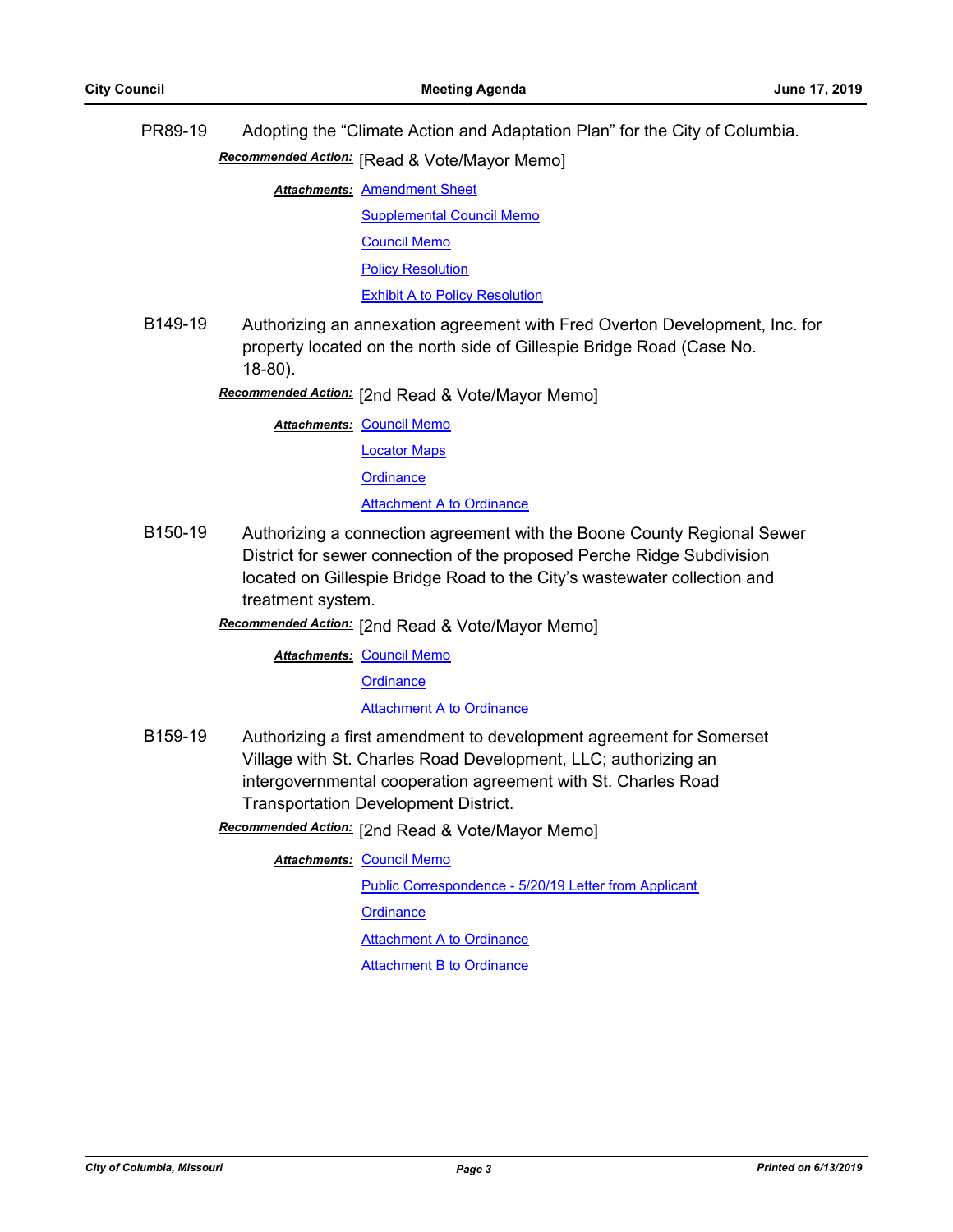B160-19 Approving the Final Plat of "The Shoppes at Somerset Village Plat 1" located on the northwest corner of the intersection of St. Charles Road and Battle Avenue; authorizing a performance contract.

[2nd Read & Vote/Mayor Memo] *Recommended Action:*

**Attachments: [Council Memo](http://gocolumbiamo.legistar.com/gateway.aspx?M=F&ID=e864d6d8-1448-46fd-adc9-91497026c1ff.docx)** [Locator Maps](http://gocolumbiamo.legistar.com/gateway.aspx?M=F&ID=bba0f9fa-15a7-4681-a48d-86064a6da59c.pdf) [Final Plat](http://gocolumbiamo.legistar.com/gateway.aspx?M=F&ID=83e04c85-f7d9-4a86-9d01-1699f8e4c0d4.pdf) [Approved Preliminary Plat of Somerset Village Plat No. 2](http://gocolumbiamo.legistar.com/gateway.aspx?M=F&ID=5dbc5311-6eed-422b-88b5-2c80a7862f21.pdf) [2015 Development Agreement](http://gocolumbiamo.legistar.com/gateway.aspx?M=F&ID=ecf4007d-bfcd-4ddf-b8c5-023b7fb2be43.pdf) **[Ordinance](http://gocolumbiamo.legistar.com/gateway.aspx?M=F&ID=23ba4fb5-2279-4ec0-a3ef-928e482d6029.doc)** [Exhibit A to Ordinance](http://gocolumbiamo.legistar.com/gateway.aspx?M=F&ID=ef5ee245-ed49-41ad-986c-ec6a31f43fa9.pdf)

### **VII. CONSENT AGENDA**

B146-19 Approving the Final Plat of "Westbury Village" located on the northwest corner of Scott Boulevard and the southwest corner of Smith Drive; authorizing a developer agreement guaranteeing installation of public improvements and irrevocable letter of credit (Case No. 118-2019).

**Recommended Action:** [2nd Read & Vote/Mayor Memo]

| <b>Attachments: Council Memo</b>                             |
|--------------------------------------------------------------|
| <b>Locator Maps</b>                                          |
| <b>Final Plat</b>                                            |
| <b>Previously approved Westbury Village Preliminary Plat</b> |
| Ordinance                                                    |
| <b>Attachment A to Ordinance</b>                             |

B147-19 Approving the Final Plat of "Wellington Villas Plat 4" located on the east side of Canyon Ridge Drive; authorizing a performance contract (Case No. 98-2019).

Recommended Action: [2nd Read & Vote/Mayor Memo]

**Attachments: [Council Memo](http://gocolumbiamo.legistar.com/gateway.aspx?M=F&ID=5cc90d63-ba61-40e0-8b09-564903e13523.docx)** 

[Locator Maps](http://gocolumbiamo.legistar.com/gateway.aspx?M=F&ID=7a6b271b-3892-4f0a-80c5-0babf4b23af9.pdf)

[Final Plat](http://gocolumbiamo.legistar.com/gateway.aspx?M=F&ID=3df01cbe-27c7-48a3-b6e4-bed1bf0f6b87.pdf)

**[Ordinance](http://gocolumbiamo.legistar.com/gateway.aspx?M=F&ID=3d5c78e6-0864-4678-aaaa-e5d56eafed69.doc)** 

[Exhibit A to Ordinance](http://gocolumbiamo.legistar.com/gateway.aspx?M=F&ID=f29149e6-f9e2-4162-8a2d-b9727349733e.pdf)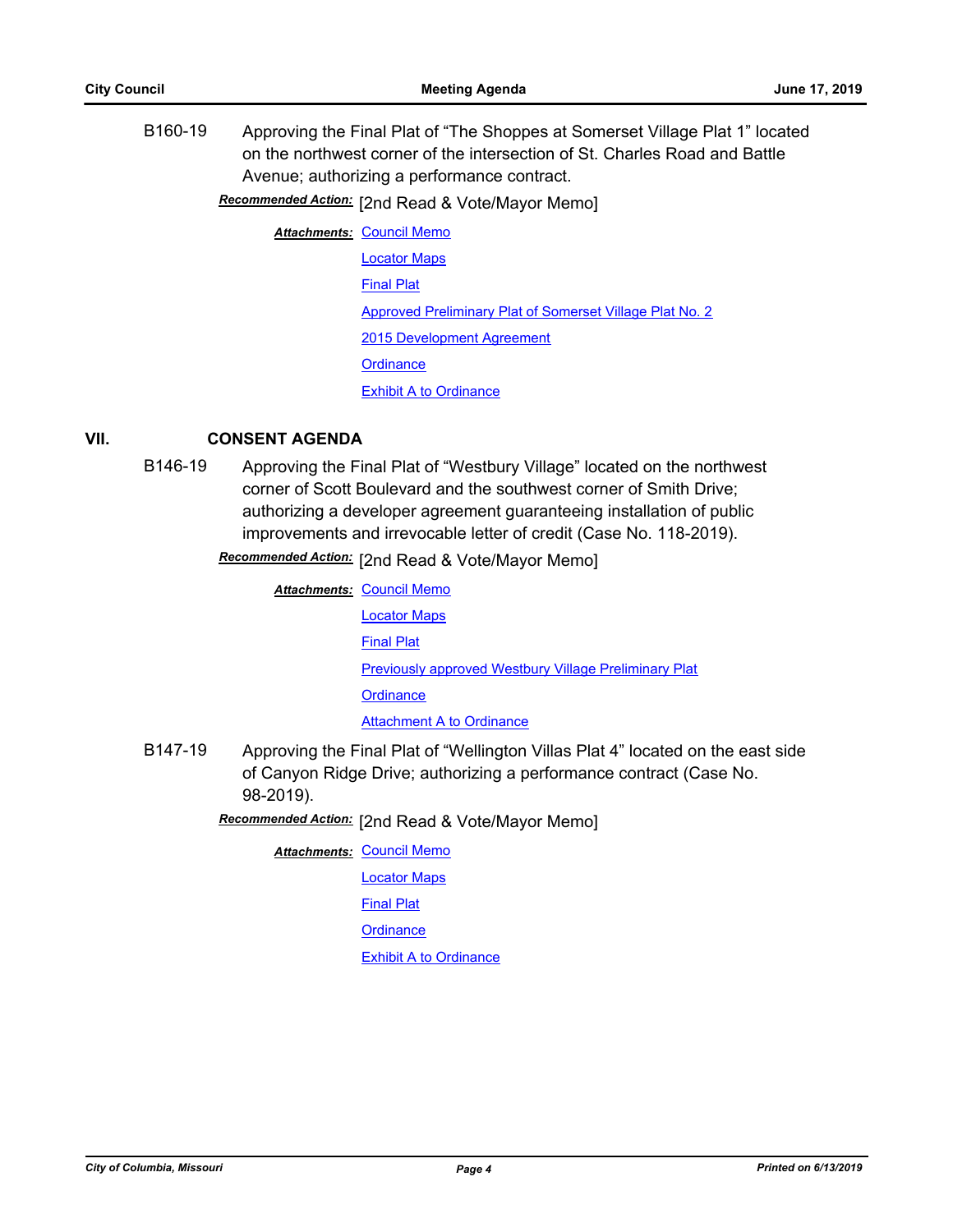B148-19 Vacating a sewer easement on Lot 5 and Lot 6 within Academy Village Plat 1 located southeast of the Green Meadows Road and Carter Lane roundabout (Case No. 121-2019).

Recommended Action: [2nd Read & Vote/Mayor Memo]

**Attachments: [Council Memo](http://gocolumbiamo.legistar.com/gateway.aspx?M=F&ID=bd45f8db-1fac-408a-8e98-11f1579fda9a.docx)** 

[Locator Maps](http://gocolumbiamo.legistar.com/gateway.aspx?M=F&ID=3de32d05-e2ec-4759-81f3-792a3393c447.pdf)

[Existing PD Plan \(Academy Village\)](http://gocolumbiamo.legistar.com/gateway.aspx?M=F&ID=0f8e5823-101f-4909-b83b-6545eb036aac.pdf)

[Vacation Graphic](http://gocolumbiamo.legistar.com/gateway.aspx?M=F&ID=55e4dc43-a07d-4af7-b2f6-7a9d61c3ce75.pdf)

**[Ordinance](http://gocolumbiamo.legistar.com/gateway.aspx?M=F&ID=7b429cf7-5ac9-43bc-82ad-6d255341a7fe.doc)** 

B151-19 Amending Chapter 14 and Chapter 24 of the City Code to expand the designated metered mobile food vending zones within the Downtown Community Improvement District (CID).

Recommended Action: [2nd Read & Vote/Mayor Memo]

**Attachments: [Council Memo](http://gocolumbiamo.legistar.com/gateway.aspx?M=F&ID=2b8c186b-5559-4286-97ad-ad6a5839376c.docx)** 

[Letter of Support \(Fourth Mobile Truck Food Zone\)](http://gocolumbiamo.legistar.com/gateway.aspx?M=F&ID=fcb1f509-34f2-46cc-beb2-4fa21ab34a8d.pdf)

[CID Map](http://gocolumbiamo.legistar.com/gateway.aspx?M=F&ID=f637ebc1-87f5-4fab-aafc-3ddc4e6d0e35.pdf)

[Map of Proposed Walnut Street Location](http://gocolumbiamo.legistar.com/gateway.aspx?M=F&ID=f3a76216-17e6-4c2d-8643-67fe8fa2ab7f.pdf)

**[Ordinance](http://gocolumbiamo.legistar.com/gateway.aspx?M=F&ID=b01554f3-4804-44fd-aa06-c7cbb788d8ce.doc)** 

B152-19 Amending the FY 2019 Annual Budget by appropriating transportation sales tax funds to the Public Works Department street maintenance account.

Recommended Action: [2nd Read & Vote/Mayor Memo]

**Attachments: [Council Memo](http://gocolumbiamo.legistar.com/gateway.aspx?M=F&ID=0aef4a30-e704-484a-8c52-b8c4cefc1d15.docx)** 

**[Ordinance](http://gocolumbiamo.legistar.com/gateway.aspx?M=F&ID=7e7ac747-f4c8-466e-9164-e41b6931053e.doc)** 

B153-19 Amending the FY 2019 Annual Budget by appropriating funds to pay costs of a condemnation settlement related to the Burnam Rollins Providence Intersection project.

[2nd Read & Vote/Mayor Memo] *Recommended Action:*

**Attachments: [Council Memo](http://gocolumbiamo.legistar.com/gateway.aspx?M=F&ID=bf46547b-537a-4748-b0db-ddcdc3494a4d.docx)** 

**[Ordinance](http://gocolumbiamo.legistar.com/gateway.aspx?M=F&ID=e9caf769-b274-404f-b2d6-3bd18197c98d.doc)** 

B154-19 Amending the FY 2019 Annual Budget by appropriating funds for construction of the Forum Boulevard and Green Meadows Road intersection improvement project.

Recommended Action: [2nd Read & Vote/Mayor Memo]

**Attachments: [Council Memo](http://gocolumbiamo.legistar.com/gateway.aspx?M=F&ID=04318aeb-fbde-4840-8a16-8986a7ae3184.docx)** 

**[Ordinance](http://gocolumbiamo.legistar.com/gateway.aspx?M=F&ID=da0e27de-e499-4df2-824c-548d76ae2c36.doc)**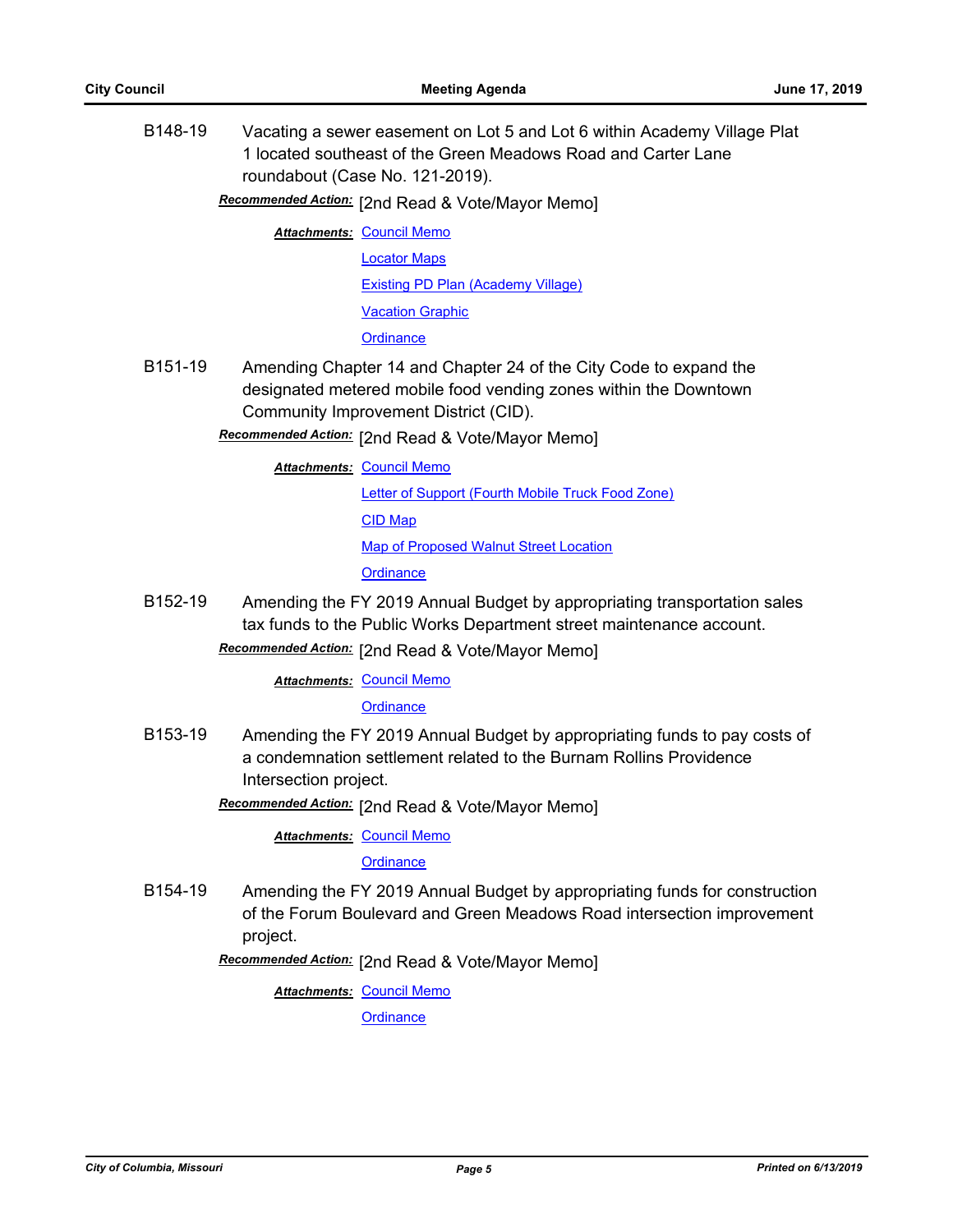B156-19 Accepting a donation from Petco Foundation for equipment and supplies for the arson dog in the Fire Department - Fire Marshal's Division; amending the FY 2019 Annual Budget by appropriating funds.

Recommended Action: [2nd Read & Vote/Mayor Memo]

**Attachments: [Council Memo](http://gocolumbiamo.legistar.com/gateway.aspx?M=F&ID=cbb581c6-73bd-47a5-908d-a3da759fb4b2.docx)** 

**[Ordinance](http://gocolumbiamo.legistar.com/gateway.aspx?M=F&ID=42f7e55f-ff7d-4ebe-ad67-d92309ef2eab.doc)** 

B157-19 Amending the FY 2019 Annual Budget by appropriating funds for the Flat Branch expansion project.

Recommended Action: [2nd Read & Vote/Mayor Memo]

**Attachments: [Council Memo](http://gocolumbiamo.legistar.com/gateway.aspx?M=F&ID=8f76c6ba-2230-4404-84e7-f440b95e82ae.docx)** 

#### **[Ordinance](http://gocolumbiamo.legistar.com/gateway.aspx?M=F&ID=6d1202b0-931d-42cc-a0fa-cfb59ed93014.doc)**

B158-19 Amending the FY 2019 Annual Budget by appropriating funds to finalize and close out the Short Street parking garage capital improvement project.

Recommended Action: [2nd Read & Vote/Mayor Memo]

**Attachments: [Council Memo](http://gocolumbiamo.legistar.com/gateway.aspx?M=F&ID=3acaea34-a984-4974-860b-fa5031f61ba5.docx)** 

**[Ordinance](http://gocolumbiamo.legistar.com/gateway.aspx?M=F&ID=9356243a-ff3c-41e2-be77-c0151dd9dc29.doc)** 

R90-19 Setting a public hearing: proposed construction of a storm drain replacement project on a portion of South Greenwood Avenue.

**Recommended Action:** [Read & Vote/Mayor Memo]

**Attachments: [Council Memo](http://gocolumbiamo.legistar.com/gateway.aspx?M=F&ID=c721573e-7bf8-40a8-93ce-b821a944d138.docx)** 

**[Diagram](http://gocolumbiamo.legistar.com/gateway.aspx?M=F&ID=d614dc3b-374d-4f3a-bb47-fa59eda74e9f.pdf)** 

[Contact Log](http://gocolumbiamo.legistar.com/gateway.aspx?M=F&ID=0a5efe6e-7a6a-4aba-b9d1-3b38c1a989af.pdf)

**[Resolution](http://gocolumbiamo.legistar.com/gateway.aspx?M=F&ID=d93987d2-509d-472b-aac8-4e41ab2f9a62.doc)** 

R91-19 Setting a public hearing: proposed construction of the FY 2019 storm water rehabilitation improvement project along portions of Ann Street, Bluff Dale Drive, McKee Street, Ridgemont, Rollins Road at Brewer Drive and Sinclair Road.

**Recommended Action:** [Read & Vote/Mayor Memo]

**Attachments: [Council Memo](http://gocolumbiamo.legistar.com/gateway.aspx?M=F&ID=c3dbeb74-2ecd-43ac-8c64-75056dd46106.docx)** [Contact Log](http://gocolumbiamo.legistar.com/gateway.aspx?M=F&ID=0fa12ebe-576c-49c1-8a9a-e593c7c78bc7.pdf) [Ann Street Diagram](http://gocolumbiamo.legistar.com/gateway.aspx?M=F&ID=f32fff94-f0e2-4493-b118-eb013c62a922.pdf) **[Bluff Dale Drive Diagram](http://gocolumbiamo.legistar.com/gateway.aspx?M=F&ID=8179d2df-4743-4982-9c4c-7e3f2149d354.pdf)** [McKee Street Diagram](http://gocolumbiamo.legistar.com/gateway.aspx?M=F&ID=3e8180a6-08ed-407f-a1e1-f1dcdaf89c3e.pdf) [Ridgemont Diagram](http://gocolumbiamo.legistar.com/gateway.aspx?M=F&ID=fa7189be-6999-4c4e-ab77-9b2ec1224b20.pdf) [Rollins Road at Brewer Drive Diagram](http://gocolumbiamo.legistar.com/gateway.aspx?M=F&ID=6649df49-fcd6-4b79-8d0c-e88ce5fc99d9.pdf) [Sinclair Road Diagram](http://gocolumbiamo.legistar.com/gateway.aspx?M=F&ID=50a0a49c-9d59-48cb-a7a7-4d6104fe1f8a.pdf) **[Resolution](http://gocolumbiamo.legistar.com/gateway.aspx?M=F&ID=986d1938-933b-4c25-ac02-6a1143d65161.doc)**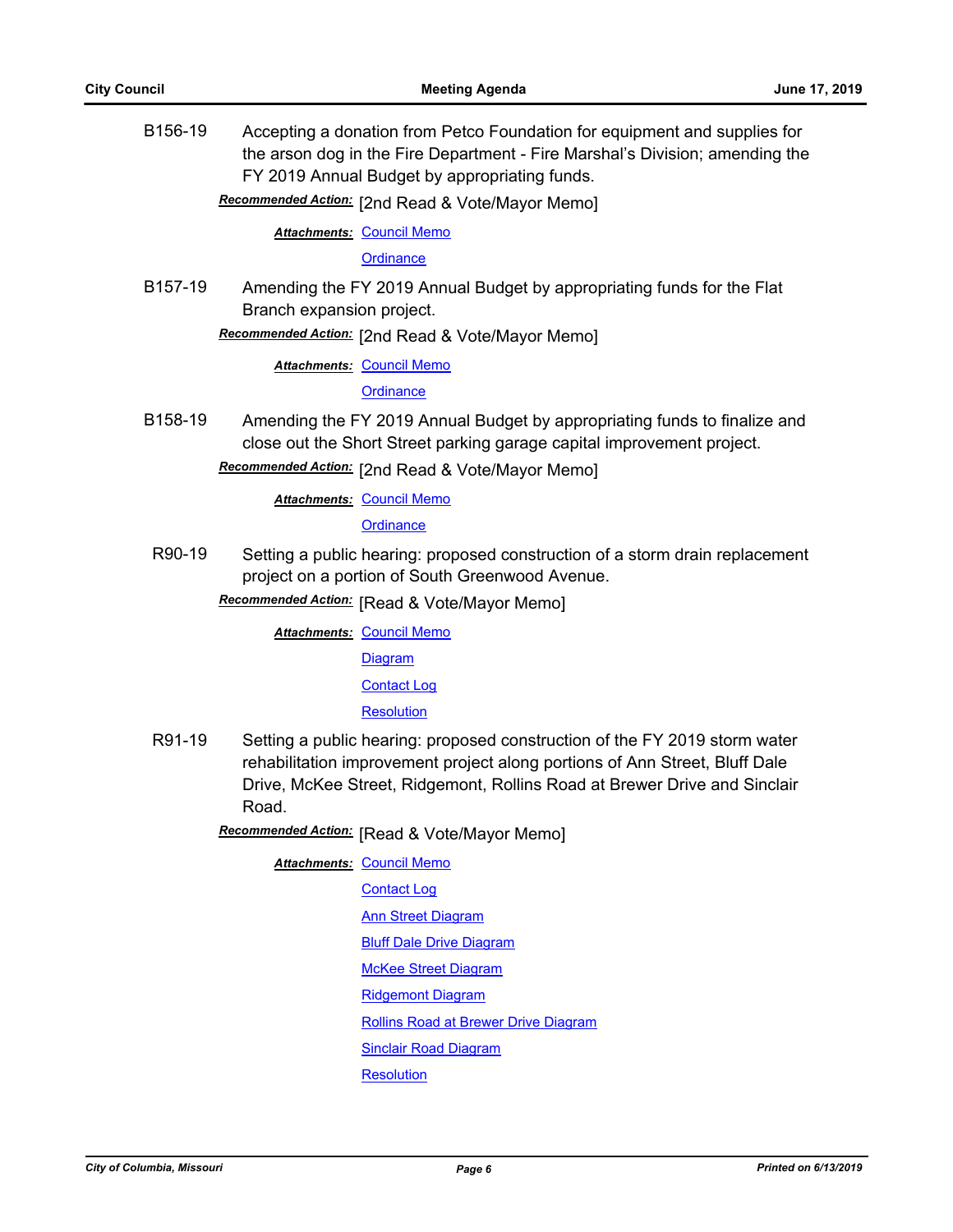R92-19 Setting a public hearing: proposed construction of the FY 2019 sanitary sewer rehabilitation project.

**Recommended Action:** [Read & Vote/Mayor Memo]

**Attachments: [Council Memo](http://gocolumbiamo.legistar.com/gateway.aspx?M=F&ID=0cb48533-1285-4ca9-afa6-e9281405ef57.docx)** 

[Contact Log](http://gocolumbiamo.legistar.com/gateway.aspx?M=F&ID=931d2c90-10f3-4deb-a0a3-7781c8bd9e01.pdf)

**[Resolution](http://gocolumbiamo.legistar.com/gateway.aspx?M=F&ID=f9c28bf8-0bef-4e60-9abd-d65e188f35c4.doc)** 

R93-19 Setting a public hearing: consider the FY 2020 Capital Improvement Project Plan for the City of Columbia, Missouri.

**Recommended Action:** [Read & Vote/Mayor Memo]

**Attachments: [Council Memo](http://gocolumbiamo.legistar.com/gateway.aspx?M=F&ID=5804fa08-1e5f-41d9-850c-6d73f2a8e27e.docx)** 

[Proposed CIP Projects Funded for FY 2020](http://gocolumbiamo.legistar.com/gateway.aspx?M=F&ID=28463f08-e7ee-4f12-9213-888b9b221177.pdf)

**[Resolution](http://gocolumbiamo.legistar.com/gateway.aspx?M=F&ID=10ade142-cbf6-4be6-b5f4-457811cca1ad.doc)** 

R94-19 Granting a temporary waiver from the requirements of Section 16-185 of the City Code to allow possession and consumption of alcoholic beverages for the annual Global First Responder/Rally in the Alley fundraising event.

**Recommended Action:** [Read & Vote/Mayor Memo]

**Attachments: [Council Memo](http://gocolumbiamo.legistar.com/gateway.aspx?M=F&ID=ba1323f7-a524-413f-8d6d-bec26627b92a.docx)** 

**[Resolution](http://gocolumbiamo.legistar.com/gateway.aspx?M=F&ID=4e18f1b3-61f9-4d97-85df-d7747e00b1b8.doc)** 

R95-19 Authorizing a contract with North East Community Action Corporation for the provision of Title X family planning services.

**Recommended Action:** [Read & Vote/Mayor Memo]

**Attachments: [Council Memo](http://gocolumbiamo.legistar.com/gateway.aspx?M=F&ID=43e8327d-be60-45ee-be96-fbb6f8b31a6b.docx)** 

**[Resolution](http://gocolumbiamo.legistar.com/gateway.aspx?M=F&ID=a98918b6-378d-48a8-a733-289c2beb12d5.doc)** 

[Exhibit A to Resolution](http://gocolumbiamo.legistar.com/gateway.aspx?M=F&ID=2e91adbc-a9cb-46cb-abff-3e5122be2d9c.pdf)

R96-19 Authorizing a software license agreement with Remix Software, Inc. for strategic planning and support for the Go COMO fixed route transit operations.

**Recommended Action:** [Read & Vote/Mayor Memo]

**Attachments: [Council Memo](http://gocolumbiamo.legistar.com/gateway.aspx?M=F&ID=ea5d8efd-9871-4b4b-bb3e-35df6e90fdff.docx)** 

**[Resolution](http://gocolumbiamo.legistar.com/gateway.aspx?M=F&ID=03d8d802-b8cb-495b-9b4a-71455f32da37.doc)** 

#### [Attachment A to Resolution](http://gocolumbiamo.legistar.com/gateway.aspx?M=F&ID=a5f41ce3-85af-4040-9e63-79ea59af30e6.pdf)

R97-19 Approving the by-laws of the Strawberry Hill Neighborhood Association.

**Recommended Action:** [Read & Vote/Mayor Memo]

**Attachments: [Council Memo](http://gocolumbiamo.legistar.com/gateway.aspx?M=F&ID=2c41f952-e765-47fd-aa4a-a92bb7dce369.docx)** 

[Boundary Graphic](http://gocolumbiamo.legistar.com/gateway.aspx?M=F&ID=a5436f14-c7b1-4d36-9f03-1b7750ee4604.pdf)

[Neighborhood Association By-Laws](http://gocolumbiamo.legistar.com/gateway.aspx?M=F&ID=bb86e0be-fdfd-40b5-af75-2da38e41b852.pdf)

**[Resolution](http://gocolumbiamo.legistar.com/gateway.aspx?M=F&ID=e208d64e-3c8a-48d4-b5c7-ded933176d8a.doc)**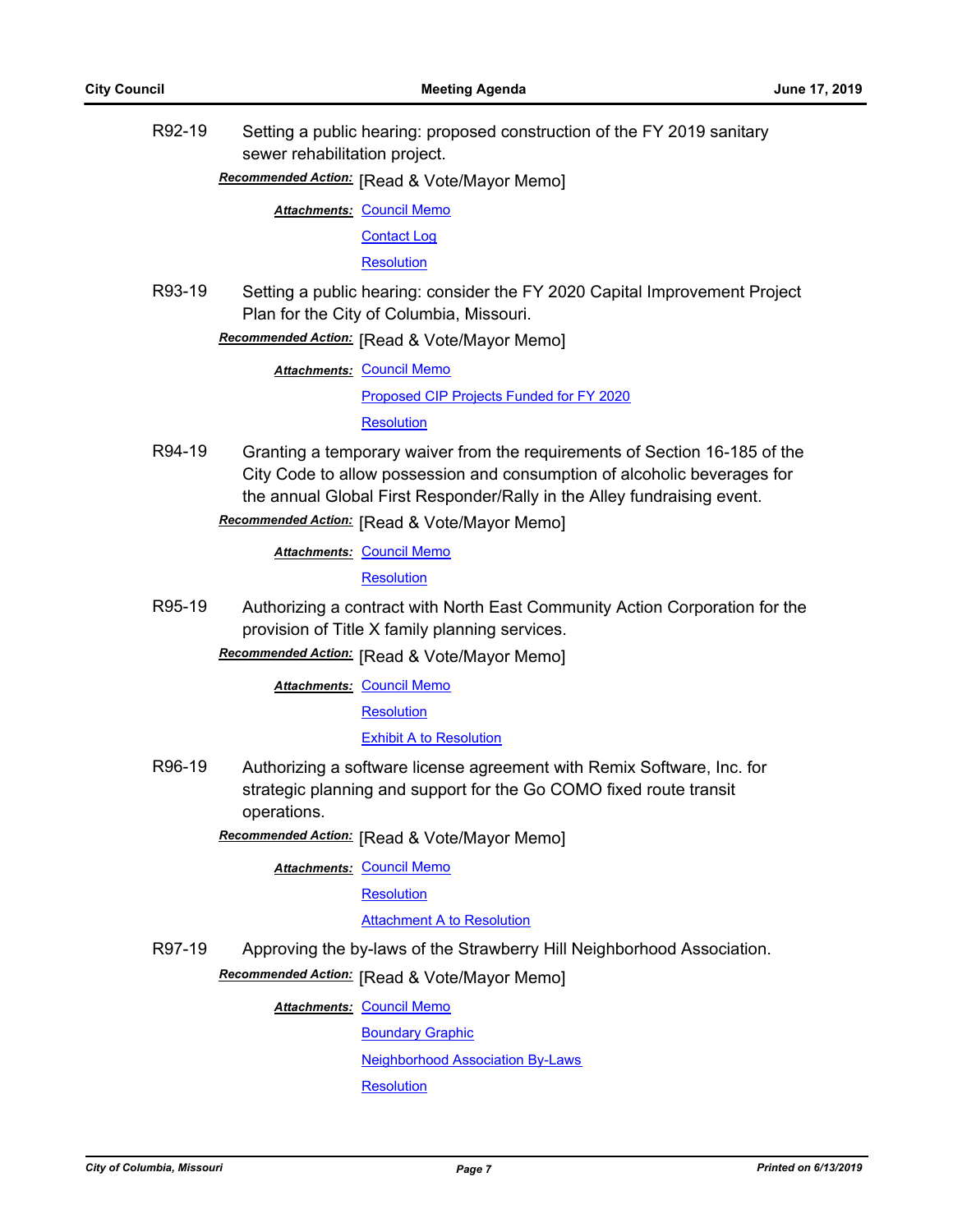R98-19 Approving the Preliminary Plat for "Boone Prairie" located on the east side of Brown Station Road and south of US Highway 63 (Case No. 117-2019). **Recommended Action:** [Read & Vote/Mayor Memo] **Attachments: [Council Memo](http://gocolumbiamo.legistar.com/gateway.aspx?M=F&ID=4b3c1c4d-86cd-4e6e-9e9e-e5bf9f459ffd.docx)** 

> [Staff Report to Planning and Zoning Commission](http://gocolumbiamo.legistar.com/gateway.aspx?M=F&ID=79492740-7808-4d1f-8064-5ba26732f9fa.docx) [Locator Maps](http://gocolumbiamo.legistar.com/gateway.aspx?M=F&ID=11ae1b4f-d74e-4e89-9523-408de2a236a6.pdf) [Preliminary Plat](http://gocolumbiamo.legistar.com/gateway.aspx?M=F&ID=517f4368-d0cf-47bc-b257-d9c6094335c0.pdf) [Excerpts from Minutes](http://gocolumbiamo.legistar.com/gateway.aspx?M=F&ID=1ea594ff-3e0d-44cc-be29-86206e52869d.docx) **[Resolution](http://gocolumbiamo.legistar.com/gateway.aspx?M=F&ID=1eb81716-17ee-4ecd-9dc4-a0c834c3a5d0.doc)**

#### **VIII. NEW BUSINESS**

## **IX. INTRODUCTION AND FIRST READING**

- B161-19**\*** Approving the Final Plat of "Academy Village Plat 3" located southeast of the Green Meadows Road and Carter Lane roundabout; authorizing a performance contract (Case No. 120-2019).
	- **Recommended Action:** [Intro & 1st Read/Mayor Memo]

**Attachments: [Council Memo](http://gocolumbiamo.legistar.com/gateway.aspx?M=F&ID=97daad07-1763-48f9-b81a-8df4538e04e2.docx)** [Final Plat](http://gocolumbiamo.legistar.com/gateway.aspx?M=F&ID=4899d6ed-7941-47cd-b59f-a2536c6548d6.pdf) [Previously Approved Academy Villlage Plat 1](http://gocolumbiamo.legistar.com/gateway.aspx?M=F&ID=34d9ab4b-36c6-4bb9-85e5-cc1c534d2ed2.pdf) **[Ordinance](http://gocolumbiamo.legistar.com/gateway.aspx?M=F&ID=2d12d86e-9327-4165-b7b9-870b26e37152.doc)** [Exhibit A to Ordinance](http://gocolumbiamo.legistar.com/gateway.aspx?M=F&ID=b0c94e9c-e5c8-484f-b192-53d095fce19e.pdf)

- B162-19 Amending Chapter 2 of the City Code to change the name of the "Columbia Community Development Commission" to the "Housing and Community Development Commission" and updating requirements relating to membership, meetings, duties and responsibilities, and conflicts of interest.
	- Recommended Action: [Intro & 1st Read/Mayor Memo]

**Attachments: [Council Memo](http://gocolumbiamo.legistar.com/gateway.aspx?M=F&ID=2a7e963b-f800-459e-b61c-bce34795a482.docx)** 

**[Ordinance](http://gocolumbiamo.legistar.com/gateway.aspx?M=F&ID=e3841618-986f-4d2b-a3d6-2e2d032d3469.doc)** 

B163-19**\*** Authorizing assignment of interests in grants of easements from Conley Road Transportation Development District relating to the recently completed Conley Road to East Business Loop 70 extension project.

Recommended Action: [Intro & 1st Read/Mayor Memo]

**Attachments: [Council Memo](http://gocolumbiamo.legistar.com/gateway.aspx?M=F&ID=ef3d7a42-72f8-4325-8d42-316090c20fd0.docx)** 

**[Ordinance](http://gocolumbiamo.legistar.com/gateway.aspx?M=F&ID=817bd81e-72ab-4cf7-a2f6-df1ead2629f1.doc)** 

[Attachment A to Ordinance](http://gocolumbiamo.legistar.com/gateway.aspx?M=F&ID=10ce292b-5183-4f26-bbf8-88f709a44feb.pdf)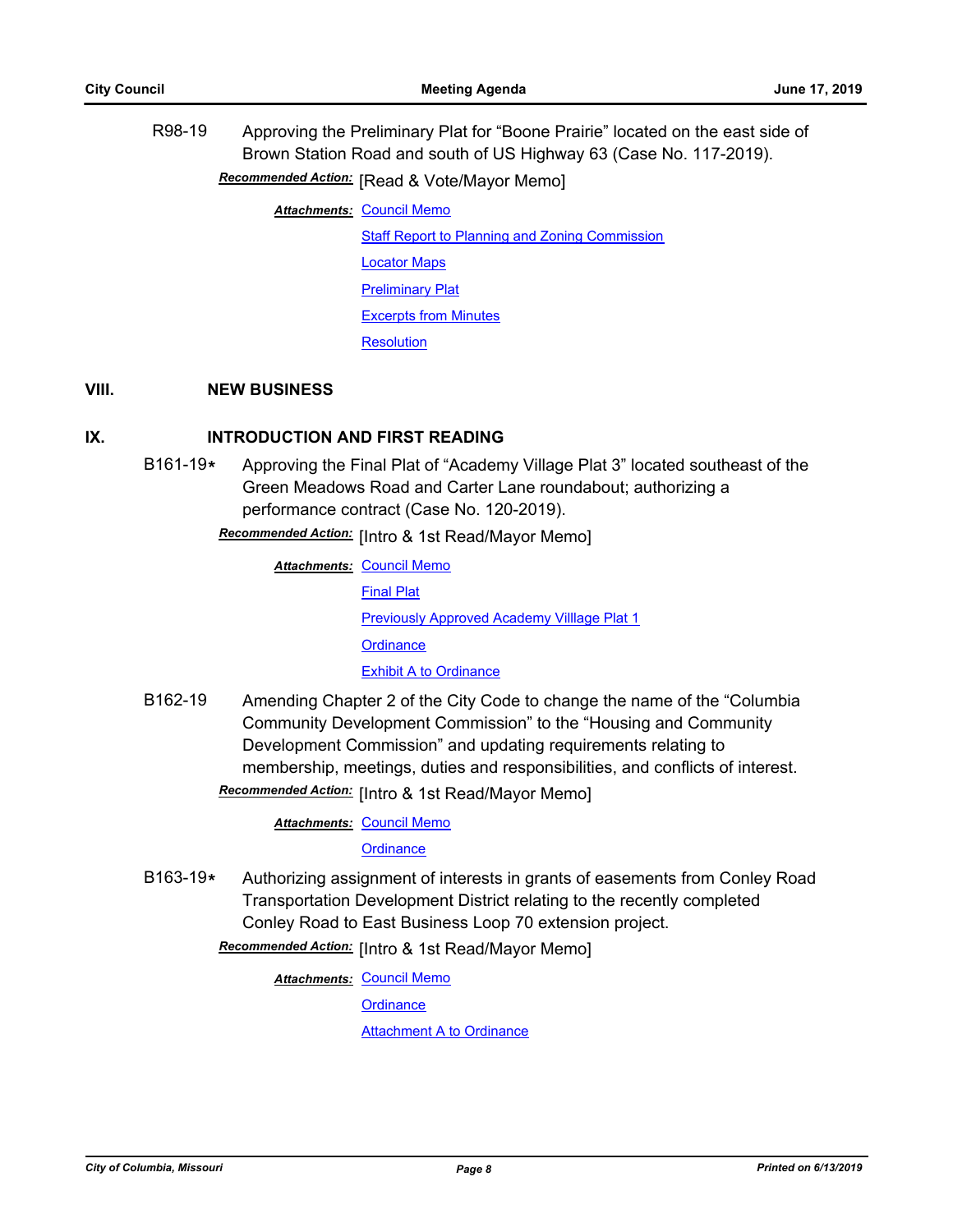B164-19**\*** Authorizing a lease agreement and temporary construction easement with Wendling Development, LLC for construction, operation and maintenance of a public transit shelter and pad on the east side of Carter Lane, approximately 200 feet from the intersection of Carter Lane and Green Meadows Road.

[Intro & 1st Read/Mayor Memo] *Recommended Action:*

**Attachments: [Council Memo](http://gocolumbiamo.legistar.com/gateway.aspx?M=F&ID=e7531e4d-1156-44d2-bebc-7d5405118f12.docx)** [Location Map](http://gocolumbiamo.legistar.com/gateway.aspx?M=F&ID=faf73202-92cd-4e41-8dab-74ebc2d0ccb8.pdf) **[Ordinance](http://gocolumbiamo.legistar.com/gateway.aspx?M=F&ID=89226f59-6d5e-43ad-aa9d-0189a988034d.doc)** 

[Exhibit A to Ordinance](http://gocolumbiamo.legistar.com/gateway.aspx?M=F&ID=b9bd7bfc-d57e-41a4-924a-316757e1e763.pdf)

B165-19**\*** Authorizing the acquisition of additional easements for the Nifong Boulevard corridor improvement project between Providence Road and Forum Boulevard/Willowcreek Lane.

Recommended Action: [Intro & 1st Read/Mayor Memo]

**Attachments: [Council Memo](http://gocolumbiamo.legistar.com/gateway.aspx?M=F&ID=84ae0f88-ceb6-4f0c-bd4b-35a3b2ef9baa.docx)** 

**[Diagram](http://gocolumbiamo.legistar.com/gateway.aspx?M=F&ID=7075a37c-aea8-468d-8ee0-d8f722157776.pdf)** 

**[Ordinance](http://gocolumbiamo.legistar.com/gateway.aspx?M=F&ID=ca78fba8-a9f1-44b0-8df2-d99b65a6c288.doc)** 

B166-19**\*** Authorizing the replacement of storm drainage and sanitary sewer infrastructure along a portion of Garth Avenue north of Lynn Street; calling for bids through the Purchasing Division.

**Recommended Action:** [Intro & 1st Read/Mayor Memo]

**Attachments: [Council Memo](http://gocolumbiamo.legistar.com/gateway.aspx?M=F&ID=5a394ce2-a67c-47ea-b531-484111a2c75c.docx)** 

**[Diagram](http://gocolumbiamo.legistar.com/gateway.aspx?M=F&ID=70e4b74c-0f95-46bf-a99b-7eaaa9da2c4a.pdf)** 

**[Ordinance](http://gocolumbiamo.legistar.com/gateway.aspx?M=F&ID=3b4119a3-88b8-484d-b6fc-d10789fd9574.doc)** 

B167-19**\*** Authorizing the extension of two 13.8 kilovolt electrical feeder circuits from the Rebel Hill Substation to the proposed ten (10) megawatt Truman Solar Facility located east of Burnside Drive; authorizing the Purchasing Division to issue a contract for a portion of the work utilizing a duly authorized term and supply contractor.

**Recommended Action:** [Intro & 1st Read/Mayor Memo]

**Attachments: [Council Memo](http://gocolumbiamo.legistar.com/gateway.aspx?M=F&ID=bc0d484b-40dd-4799-a110-454c43e23c3d.docx)** 

[Truman Cypress Solar Feeders Work Order](http://gocolumbiamo.legistar.com/gateway.aspx?M=F&ID=c4791798-21f8-44ee-910a-58cb6d57ce1d.pdf) **[Ordinance](http://gocolumbiamo.legistar.com/gateway.aspx?M=F&ID=292c5163-a1eb-45dd-9b12-8e32c3136a38.doc)**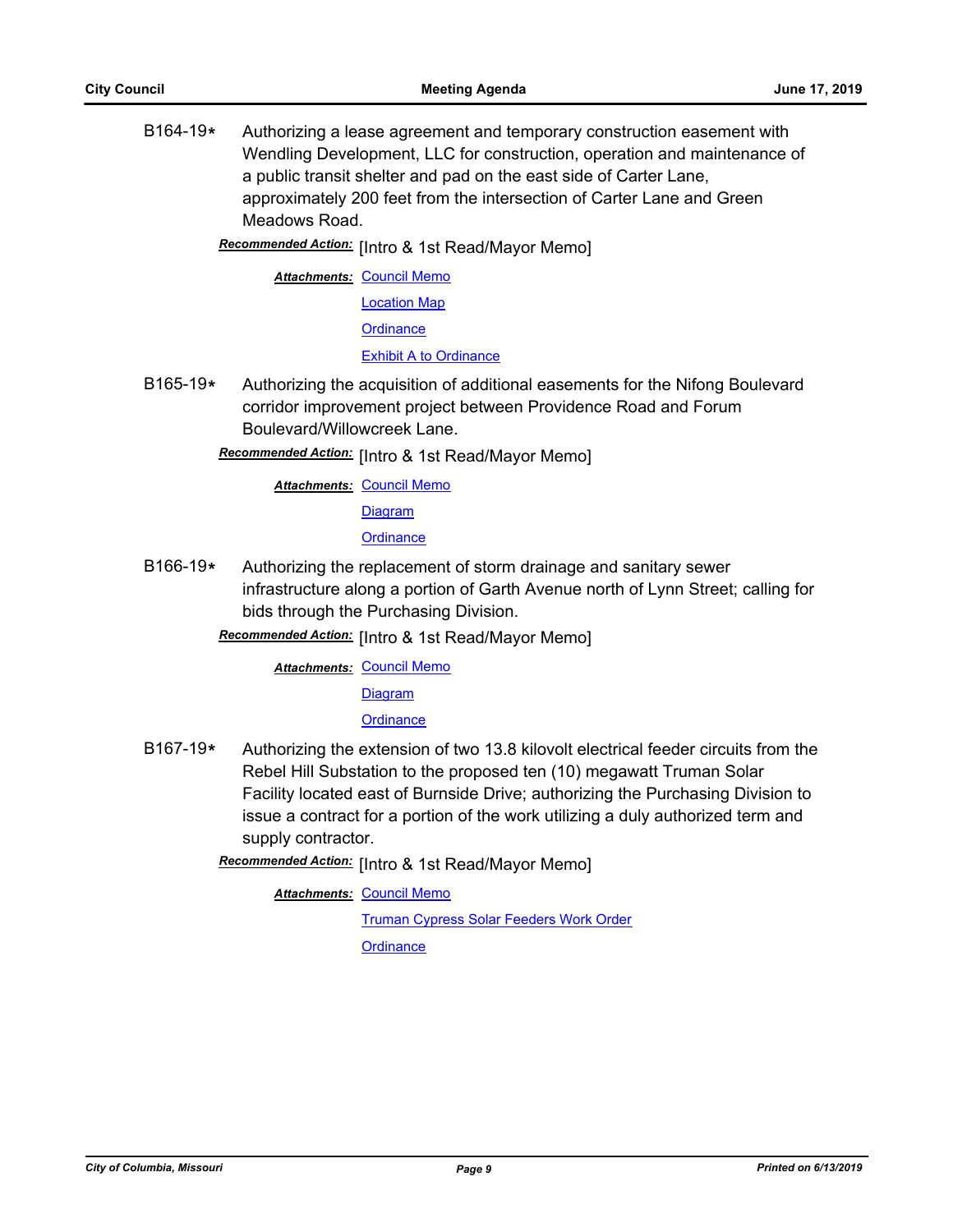B168-19**\*** Authorizing a master power purchase and sale agreement confirmation letter with NextEra Energy Marketing, LLC for a capacity exchange as it relates to Midcontinent Independent System Operator's (MISO's) resource adequacy requirements.

# Recommended Action: [Intro & 1st Read/Mayor Memo]

**Attachments: [Council Memo](http://gocolumbiamo.legistar.com/gateway.aspx?M=F&ID=59d4b6d0-ce81-46aa-84d1-7cf4733e3ce7.docx)** 

**[Ordinance](http://gocolumbiamo.legistar.com/gateway.aspx?M=F&ID=e8714ed8-537e-4b28-bc78-6b80a9ff29dc.doc)** 

[Attachment A to Ordinance](http://gocolumbiamo.legistar.com/gateway.aspx?M=F&ID=00b0ce8c-1de0-440b-a1b4-201884624452.pdf)

- B169-19**\*** Authorizing the acquisition of easements for replacement of the water distribution infrastructure along Country Club Drive South and Elliott Drive.
	- Recommended Action: [Intro & 1st Read/Mayor Memo]

**Attachments: [Council Memo](http://gocolumbiamo.legistar.com/gateway.aspx?M=F&ID=0a0f05c6-34c1-463c-9d79-b6a94bd729df.docx)** 

[Diagram](http://gocolumbiamo.legistar.com/gateway.aspx?M=F&ID=953dea78-d3d0-4888-9106-dcd328cfc051.pdf)

[Legal Descriptions and Project Graphics](http://gocolumbiamo.legistar.com/gateway.aspx?M=F&ID=bc1f5169-6a0f-4d58-94de-0be3ccc4b583.pdf)

**[Ordinance](http://gocolumbiamo.legistar.com/gateway.aspx?M=F&ID=bc60590c-fe31-4023-be98-43a9e176b960.doc)** 

B170-19**\*** Amending Chapter 22 of the City Code relating to the private source inflow and infiltration reduction program.

Recommended Action: [Intro & 1st Read/Mayor Memo]

**Attachments: [Council Memo](http://gocolumbiamo.legistar.com/gateway.aspx?M=F&ID=ad429ce6-b10b-4ead-a9a4-8d9ea6777340.docx)** 

**[Ordinance](http://gocolumbiamo.legistar.com/gateway.aspx?M=F&ID=77924cb3-217a-4b9a-b846-0219b155a9e1.doc)** 

B171-19**\*** Amending the FY 2019 Annual Budget by appropriating funds from the Sanitary Sewer Utility Fund retained earnings account to various FY 2019 sanitary sewer capital improvement projects.

**Recommended Action:** [Intro & 1st Read/Mayor Memo]

**Attachments: [Council Memo](http://gocolumbiamo.legistar.com/gateway.aspx?M=F&ID=149dba7c-a30d-42b6-862c-b920258701f2.docx)** 

**[Ordinance](http://gocolumbiamo.legistar.com/gateway.aspx?M=F&ID=89da3655-f693-45d9-bdf0-b545e9f82778.doc)** 

B172-19**\*** Amending the FY 2019 Annual Budget by appropriating funds from the sale of Water and Electric System Revenue Bonds to various FY 2019 water capital improvement projects.

Recommended Action: [Intro & 1st Read/Mayor Memo]

**Attachments: [Council Memo](http://gocolumbiamo.legistar.com/gateway.aspx?M=F&ID=d1ec67c1-ac3a-425c-b8ec-e0d7affd3359.docx)** 

**[Ordinance](http://gocolumbiamo.legistar.com/gateway.aspx?M=F&ID=3d0b0471-f9be-4afe-9a88-db89fd01c42f.doc)** 

B173-19**\*** Accepting conveyances for sewer purposes; accepting Stormwater Management/BMP Facilities Covenants.

Recommended Action: [Intro & 1st Read/Mayor Memo]

**Attachments: [Council Memo](http://gocolumbiamo.legistar.com/gateway.aspx?M=F&ID=65411acc-76dc-4df4-88b2-f10e1d3930e9.docx)** 

**[Ordinance](http://gocolumbiamo.legistar.com/gateway.aspx?M=F&ID=0a8ec848-12b3-4043-a093-b74b5cd1c20d.doc)**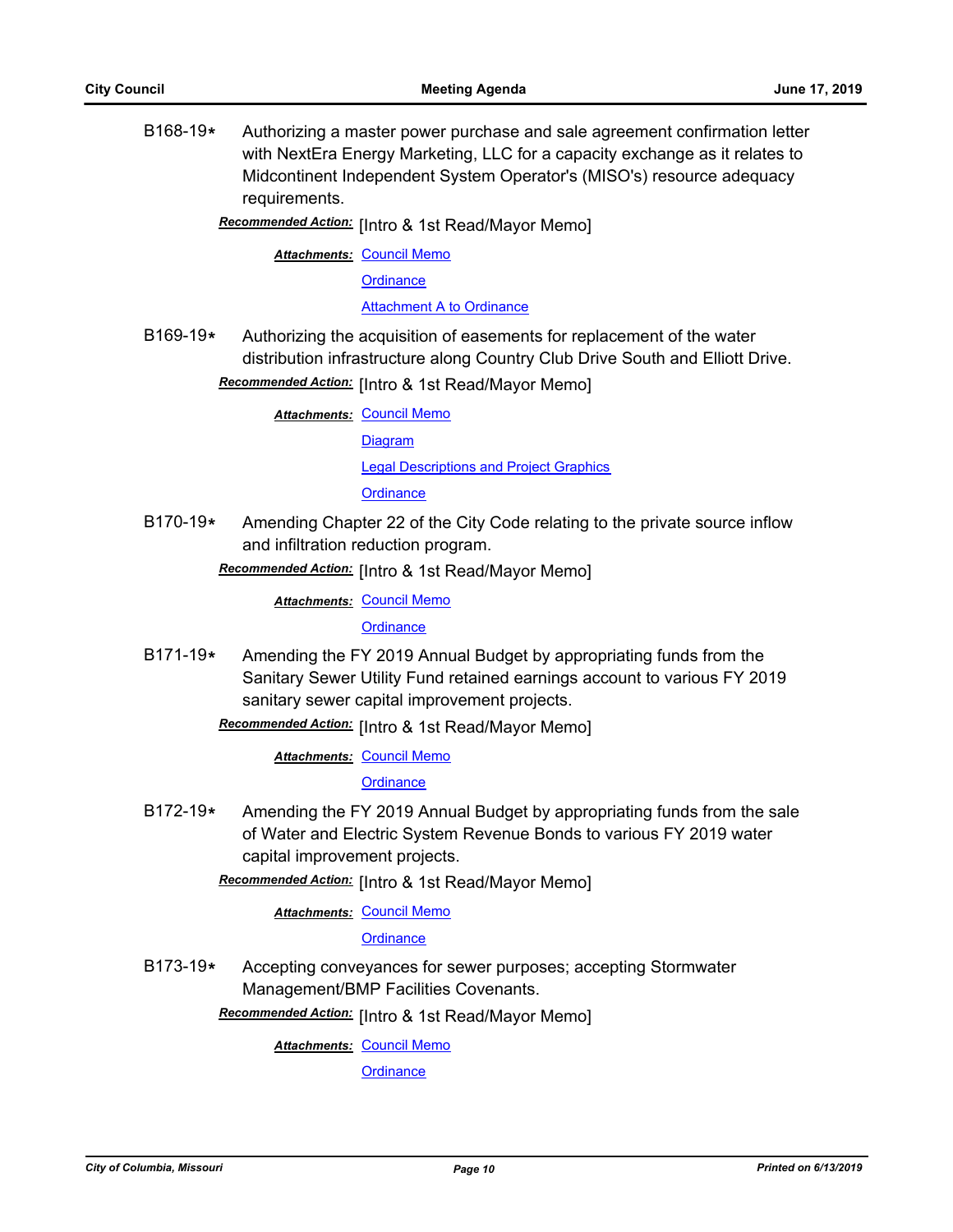B174-19**\*** Accepting conveyances for utility purposes.

Recommended Action: [Intro & 1st Read/Mayor Memo]

**Attachments: [Council Memo](http://gocolumbiamo.legistar.com/gateway.aspx?M=F&ID=051849a0-f1b2-4388-b4db-62f92c73d9fc.docx)** 

#### **[Ordinance](http://gocolumbiamo.legistar.com/gateway.aspx?M=F&ID=883b8a8f-ad81-4fae-8478-7c6632ad7588.doc)**

**\*Non-zoning related introductory item that may be included on a future agenda as a consent item. Any such item can be removed from the consent agenda and placed under old business or new business at the request of a council member or any other interested person. The request must be made at the beginning of the council meeting at which the council bill or resolution is scheduled to be acted upon.** 

**\*\*Zoning related introductory item that may be included on a future agenda as a consent item. Any such item can be removed from the consent agenda and placed under old business at the request of a council member or any other interested person. The request must be made to the city clerk before noon on the Wednesday before the council meeting at which the council bill is scheduled to be considered for passage.**

**Non-asterisk items are expected to be included in a future agenda as a public hearing or an old business item.**

#### **X. REPORTS**

REP51-19 North 763 Community Improvement District - Board Membership.

(Continued from the June 3, 2019 Council Meeting.)

# **Recommended Action:** [Memo]

*Attachments:* [North 763 CID Correspondence](http://gocolumbiamo.legistar.com/gateway.aspx?M=F&ID=82eabfb8-981e-453b-8217-60cfa93829c3.pdf)

REP52-19 North 763 Community Improvement District - FY 2019 Annual Budget. (Continued from the June 3, 2019 Council Meeting.)

## **Recommended Action:** [Memo]

*Attachments:* [North 763 CID Correspondence](http://gocolumbiamo.legistar.com/gateway.aspx?M=F&ID=b6027a7b-fd6d-4ae7-9830-b993df15b444.pdf)

REP53-19 North 763 Community Improvement District - Reports on Services, Revenues, Expenditures for Fiscal Year 2017 (October 1, 2016 - September 30, 2017) and Fiscal Year 2018 (October 1, 2017 - September 30, 2018). (Continued from the June 3, 2019 Council Meeting.)

**Recommended Action: [Memo]** 

Attachments: [Fiscal Year 2017 Information from the North 763 CID](http://gocolumbiamo.legistar.com/gateway.aspx?M=F&ID=3fc21e09-4ede-45ae-ab29-c028a9c672bd.pdf)

[Fiscal Year 2018 Information from the North 763 CID](http://gocolumbiamo.legistar.com/gateway.aspx?M=F&ID=ec6437e6-dcd1-4fbb-9c50-41c7e07825f7.pdf)